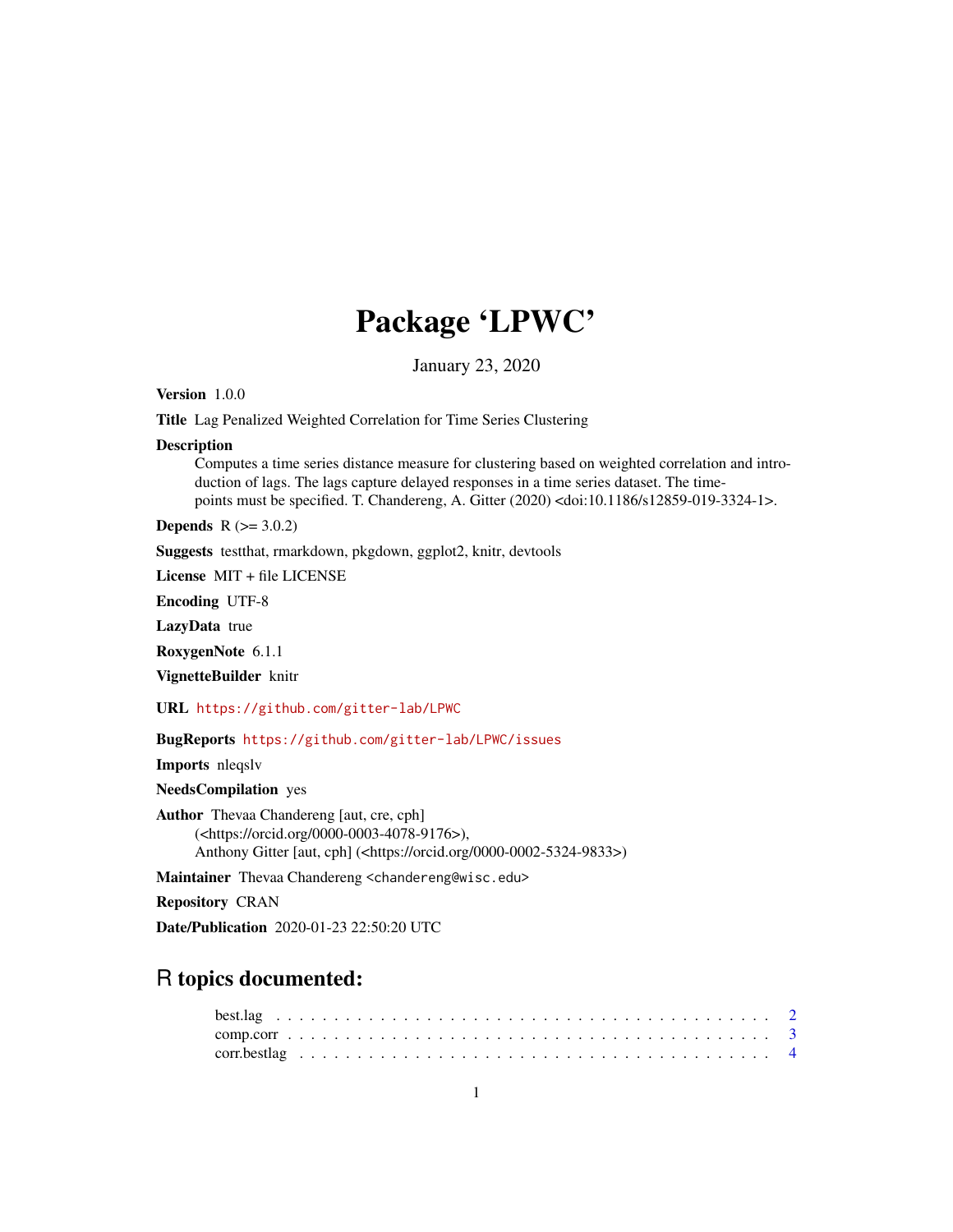#### <span id="page-1-0"></span>2 best.lag

| Index |  |  |  |  |  |  |  |  |  |  |  |  |  |  |  |  |  |  |  |  |  |
|-------|--|--|--|--|--|--|--|--|--|--|--|--|--|--|--|--|--|--|--|--|--|
|       |  |  |  |  |  |  |  |  |  |  |  |  |  |  |  |  |  |  |  |  |  |
|       |  |  |  |  |  |  |  |  |  |  |  |  |  |  |  |  |  |  |  |  |  |
|       |  |  |  |  |  |  |  |  |  |  |  |  |  |  |  |  |  |  |  |  |  |
|       |  |  |  |  |  |  |  |  |  |  |  |  |  |  |  |  |  |  |  |  |  |
|       |  |  |  |  |  |  |  |  |  |  |  |  |  |  |  |  |  |  |  |  |  |
|       |  |  |  |  |  |  |  |  |  |  |  |  |  |  |  |  |  |  |  |  |  |
|       |  |  |  |  |  |  |  |  |  |  |  |  |  |  |  |  |  |  |  |  |  |

best.lag *Best Lag*

#### Description

best.lag computes the best lags for a dataset using weighted correlation. The lags obtained are in reference to the original timepoints.

#### Usage

best.lag(data, timepoints, max.lag = NULL, C)

#### Arguments

| data         | a matrix or data frame with rows representing genes and columns representing<br>different timepoints. If data is a data frame, the gene names can be specified<br>using the row. $names()$ . |
|--------------|----------------------------------------------------------------------------------------------------------------------------------------------------------------------------------------------|
| timepoints   | a vector of time points used in the dataset                                                                                                                                                  |
| max.lag      | a numeric value of the maximum lag allowed, if null, defaults to the floor of the<br>number of timepoints divided by 4                                                                       |
| $\mathsf{C}$ | a numeric value of C used in computing weighted correlation                                                                                                                                  |

#### Value

a vector of best lags used in the dataset, one per gene

#### Author(s)

Thevaa Chandereng, Anthony Gitter

```
best.lag(data = array(rnorm(20), c(4, 5)), timepoints = c(0, 5, 10, 20, 40), C = 300)
best.lag(data = array(runif(100), c(5, 20)), timepoints = seq(2, 40, 2), C = 10)
best.lag(data = array(runif(100), c(5, 20)), timepoints = seq(2, 40, 2), max.lag = 2, C = 10)
```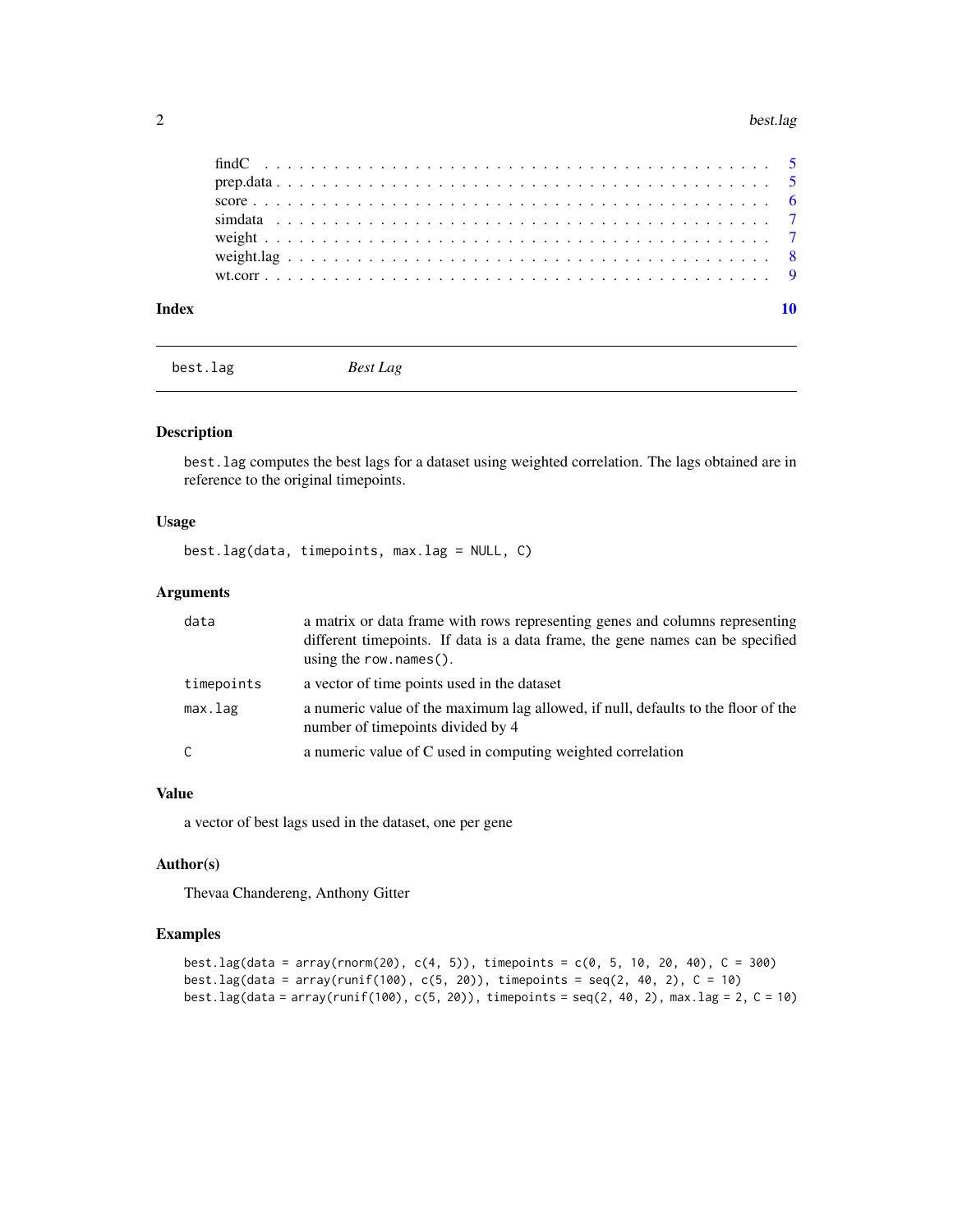<span id="page-2-0"></span>

#### Description

This function computes the weighted correlation with a penalty for lags. It should only be used after the fixed lags have already been applied to the dataset and timepoints using the functions prep.data() and best.lag().

#### Usage

comp.corr(data, time, C)

#### Arguments

| data | a lagged matrix or data frame with rows representing genes and columns repre-<br>senting different timepoints (NAs added when lags are needed)           |
|------|----------------------------------------------------------------------------------------------------------------------------------------------------------|
| time | a lagged matrix with rows representing each gene's time point and columns rep-<br>resenting the number of timepoints, NA is introduced when it is lagged |
| C    | a numeric value of C used in computing weighted correlation                                                                                              |

#### Value

a simmilarity matrix with values between -1 and 1 (1 highly correlated, 0 no correlation)

#### Author(s)

Thevaa Chandereng, Anthony Gitter

```
## This function computes the correlation after the lags (or shifts) have
## been computed. In this example, the lags argument is randomly sampled
## for the sake of illustrating how prep.data() applies the lags and
## prepares a transformed dataset for comp.corr().
lagged \leq prep.data(array(rnorm(30), c(3, 10)), timepoints = seq(0, 45, 5),
         lags = sample(c(0, 1, -1, 2, -2), size = 3))comp.corr(data = lagged$data, time = lagged$time, C = 10)
## This example shows how comp.corr is used in practice with real data.
## The best.lag() function is called first to pre-compute the lags, which
## are passed to prep.data().
```

```
randdata <- array(rnorm(120), c(10, 12))
bl \le best.lag(data = randdata, timepoints = 1:12, C = 5)
lag.data \leq prep.data(randdata, timepoints = 1:12, lags = bl)
comp.corr(lag.data$data, time = lag.data$time, <math>C = 5</math>)
```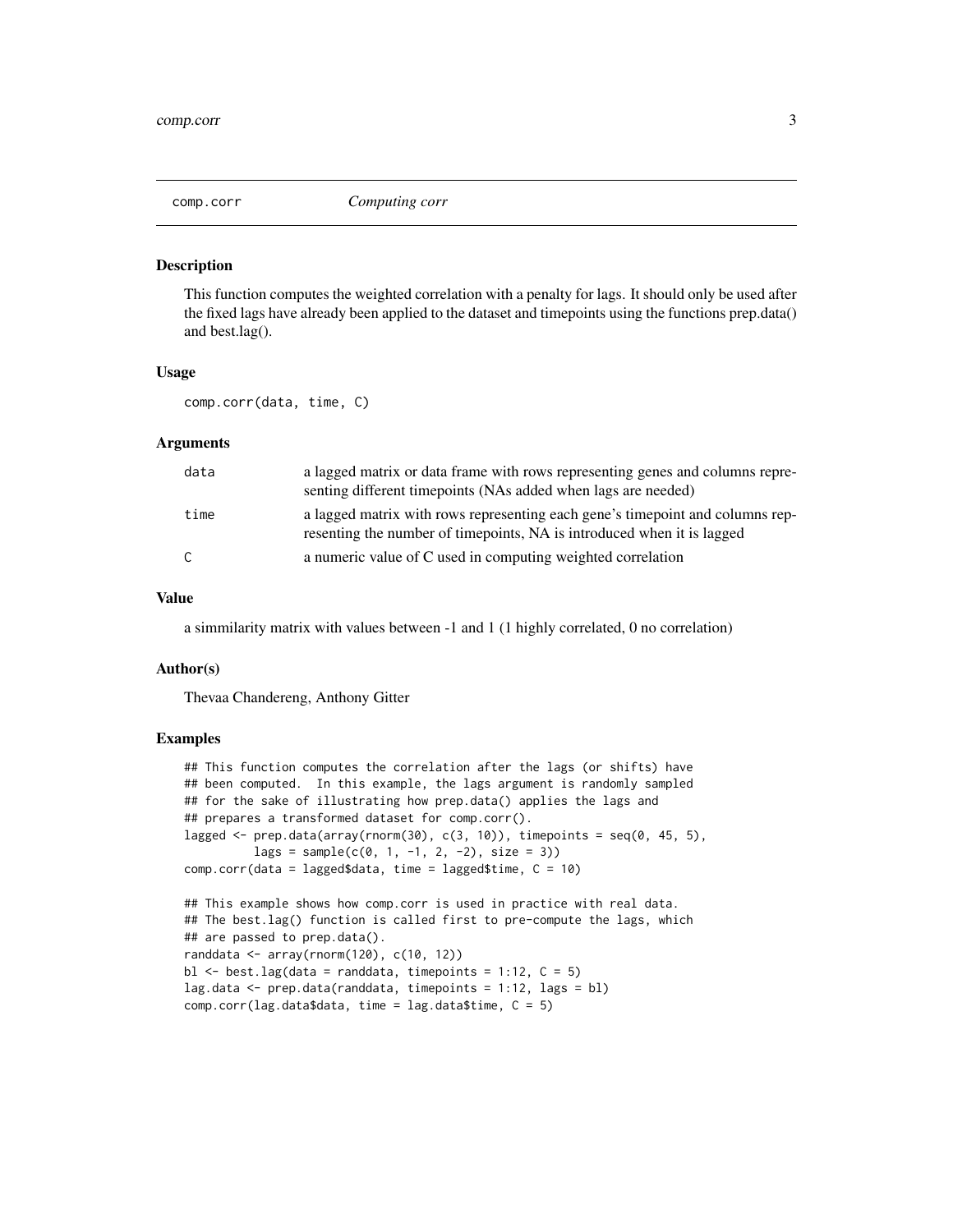<span id="page-3-0"></span>

#### Description

This function computes correlation based on best picked lags. The lags indicate delayed changes.

#### Usage

```
corr.bestlag(data, timepoints, max.lag = NULL, C = NULL,
 penalty = "high", iter = 10)
```
#### Arguments

| data       | a matrix or data frame with rows representing genes and columns representing<br>different time points. If data is a data frame, the gene names can be specified<br>using the row. $names()$ . |
|------------|-----------------------------------------------------------------------------------------------------------------------------------------------------------------------------------------------|
| timepoints | a vector of time points used in the dataset                                                                                                                                                   |
| max.lag    | a integer value of the maximum lags allowed in the dataset, if null, defaults to<br>the floor of the number of timepoints divided by 4                                                        |
| C          | a numeric value of C used in computing weighted correlation, if null, a default<br>is computed based on the penalty argument                                                                  |
| penalty    | a factor with two levels high and low penalty on the weighted correlation                                                                                                                     |
| iter       | an integer indicating the number of C values to test for low penalty                                                                                                                          |

#### Value

a list containing weighted correlation and best lags used in each row

#### Author(s)

Thevaa Chandereng, Anthony Gitter

```
corr. bestlag(array(rnorm(30), c(5, 6)), max. lag = 1,timepoints = c(0, 5, 10, 15, 20, 25), C = 10, penalty = "high")
corr.bestlag(array(runif(40, 0, 20), c(4, 10)),
          timepoints = c(0, 0.5, 1.5, 3, 6, 12, 18, 26, 39, 50), penalty = "high")
corr.bestlag(matrix(data = resp(n = 40, 2), nrow = 8),timepoints = c(0, 5, 15, 20, 40), penalty = "low", iter = 5)
```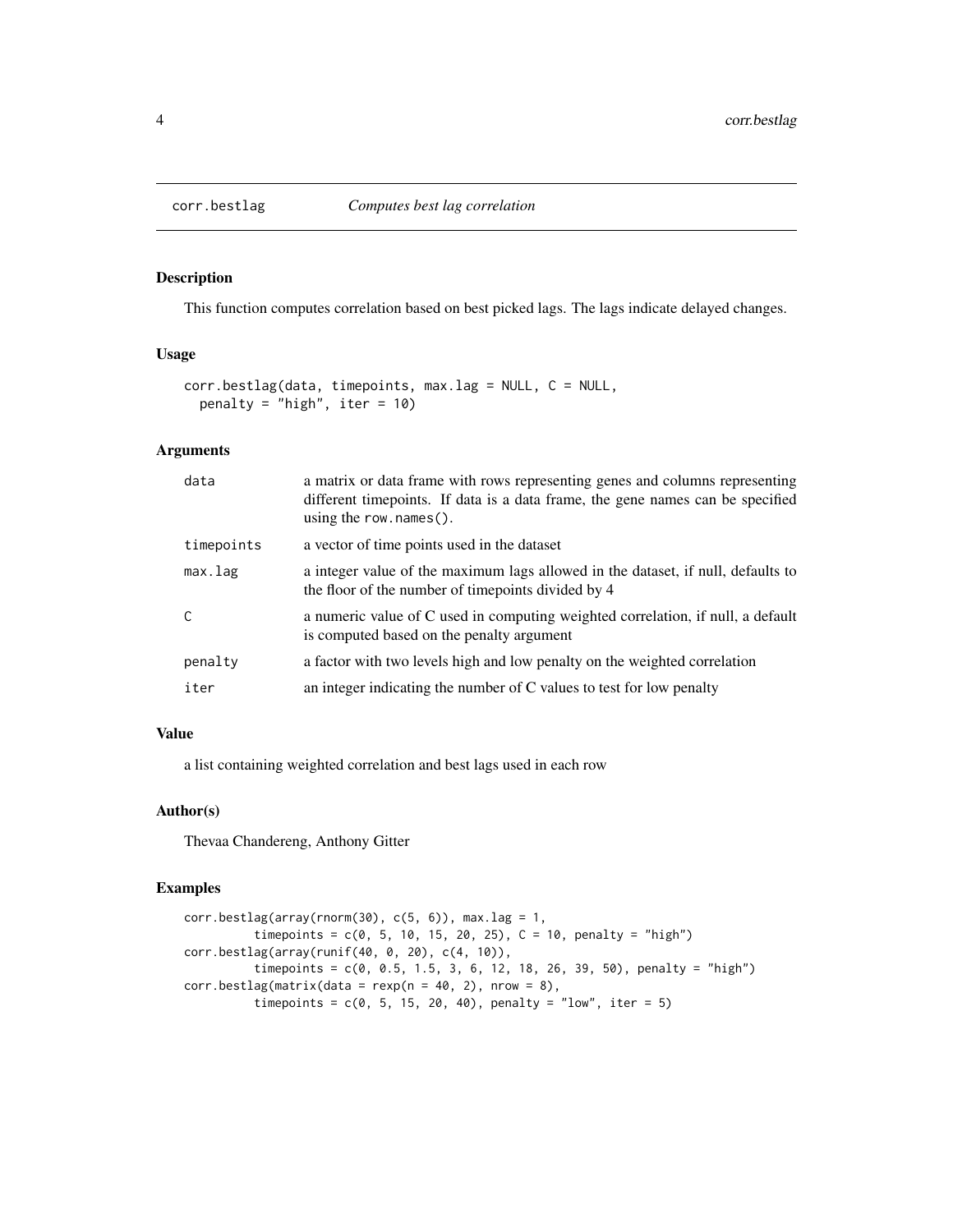<span id="page-4-0"></span>

#### Description

This function computes the values of C to test using the timepoints and max lag in the dataset

#### Usage

findC(timepoints, max.lag = NULL,  $pi = 0.95$ , iter = 10)

#### Arguments

| timepoints | a vector of timepoints used in the dataset                                                                            |
|------------|-----------------------------------------------------------------------------------------------------------------------|
| max.lag    | a numeric value with maximum lags allowed, if null, defaults to the floor of the<br>number of timepoints divided by 4 |
| рi         | a numeric value between 0.5 and 1 for the upper bound on the penalty                                                  |
| iter       | a numeric value with the number of penalties to test                                                                  |

#### Value

a vector of length iter of the different values of C to test

#### Author(s)

Thevaa Chandereng, Anthony Gitter

#### Examples

```
findC(c(0, 5, 10, 15, 20, 25), max.lag = 1, iter = 15)
findC(c(2, 4, 8, 16, 32, 64, 128, 256), iter = 5)findC(c(2, 6, 10, 15, 22, 30, 40, 55, 80), pi = 0.8, iter = 20)findC(c(1, 2, 3.2, 4, 5.3, 7), pi = 0.99)
```
prep.data *Preparing Data*

#### Description

This function prepares the data to compute correlation by introducing NA's when lags are needed

#### Usage

prep.data(data, lags, timepoints)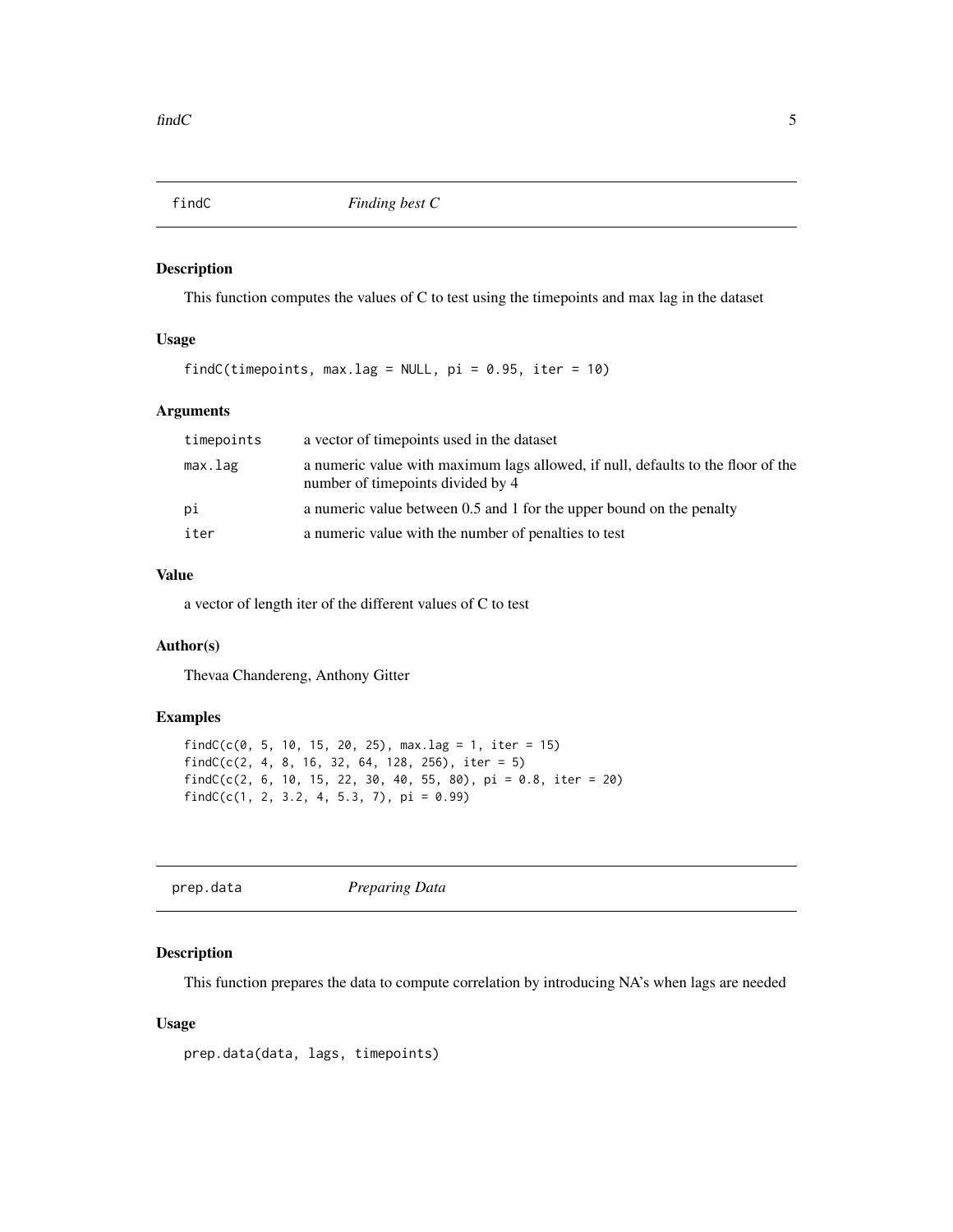#### <span id="page-5-0"></span>Arguments

| data       | a matrix or data frame with rows representing genes and columns representing<br>different timepoints. If data is a data frame, the gene names can be specified<br>using the row. $names()$ . |
|------------|----------------------------------------------------------------------------------------------------------------------------------------------------------------------------------------------|
| lags       | a vector of same length as the number of rows in the data column indicating the<br>best lags                                                                                                 |
| timepoints | a vector of time points used in the dataset                                                                                                                                                  |

#### Value

a list of two matrices, one matrix with NA's for the lags for the dataset and another matrix with the timepoints used for each row in the dataset

#### Author(s)

Thevaa Chandereng, Anthony Gitter

#### Examples

```
prep.data(array(rnorm(20), c(5, 4)), c(0, 0, 0, -1, 1),
          timepoints = c(0, 5, 15, 30)prep.data(array(runif(100, 0, 10), c(10, 10)), sample((-2:2), size = 10, replace = TRUE),
          timepoints = c(0, 5, 15, 30, 45, 60, 75, 80, 100, 120))
```
score *Score of Lags*

#### Description

This function computes the score of best lags by summing the correlation of corresponding lags

#### Usage

score(corr, lags)

#### Arguments

| corr | a vector of computed correlation                                                |
|------|---------------------------------------------------------------------------------|
| lags | a vector of same length with corr that holds the lags corresponding to the corr |
|      | vector                                                                          |

#### Value

a numerical value of best lag picked based on corr and lags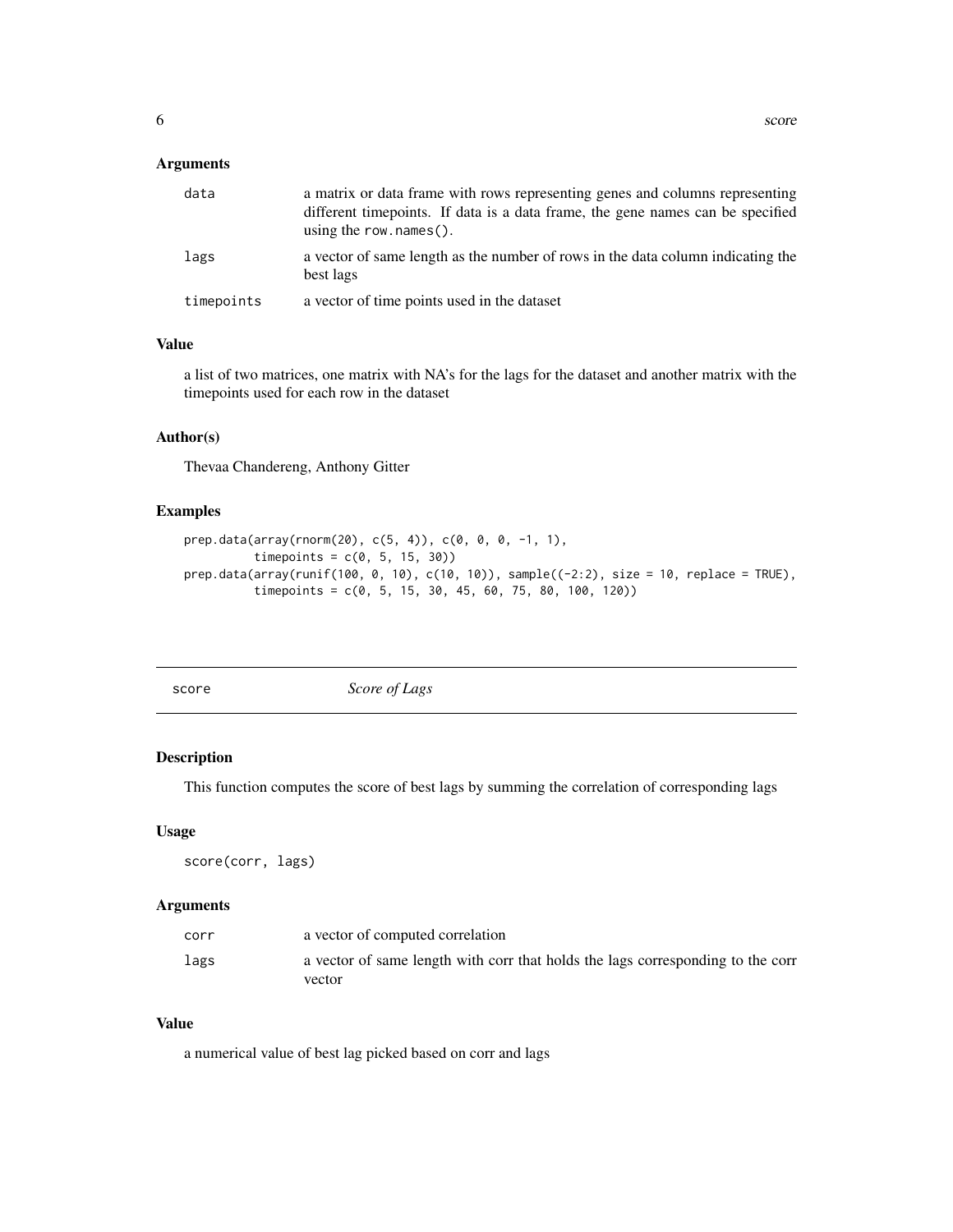#### <span id="page-6-0"></span>simdata **7**

#### Author(s)

Thevaa Chandereng, Anthony Gitter

#### Examples

```
score(runif(10, 0, 1), c(2, 0, 0, 0, 3, 2, -1, 2, 0, 1))
score(runif(20, 0.5, 0.8), sample(-3.3, size = 20, replace = TRUE))
```
simdata *Example datasets for LPC*

#### Description

Data is simulated from ImpulseDE function with 8 timepoints  $c(0, 2, 4, 6, 8, 18, 24, 32, 48, 72)$  See https://doi.org/10.1093/bioinformatics/btw665

#### Usage

simdata

#### Format

data matrix

#### Examples

data(simdata)

weight *Weight in correlation*

#### Description

This function computes the weight used for correlation using timepoints used and lags used

#### Usage

weight(t, lag, C)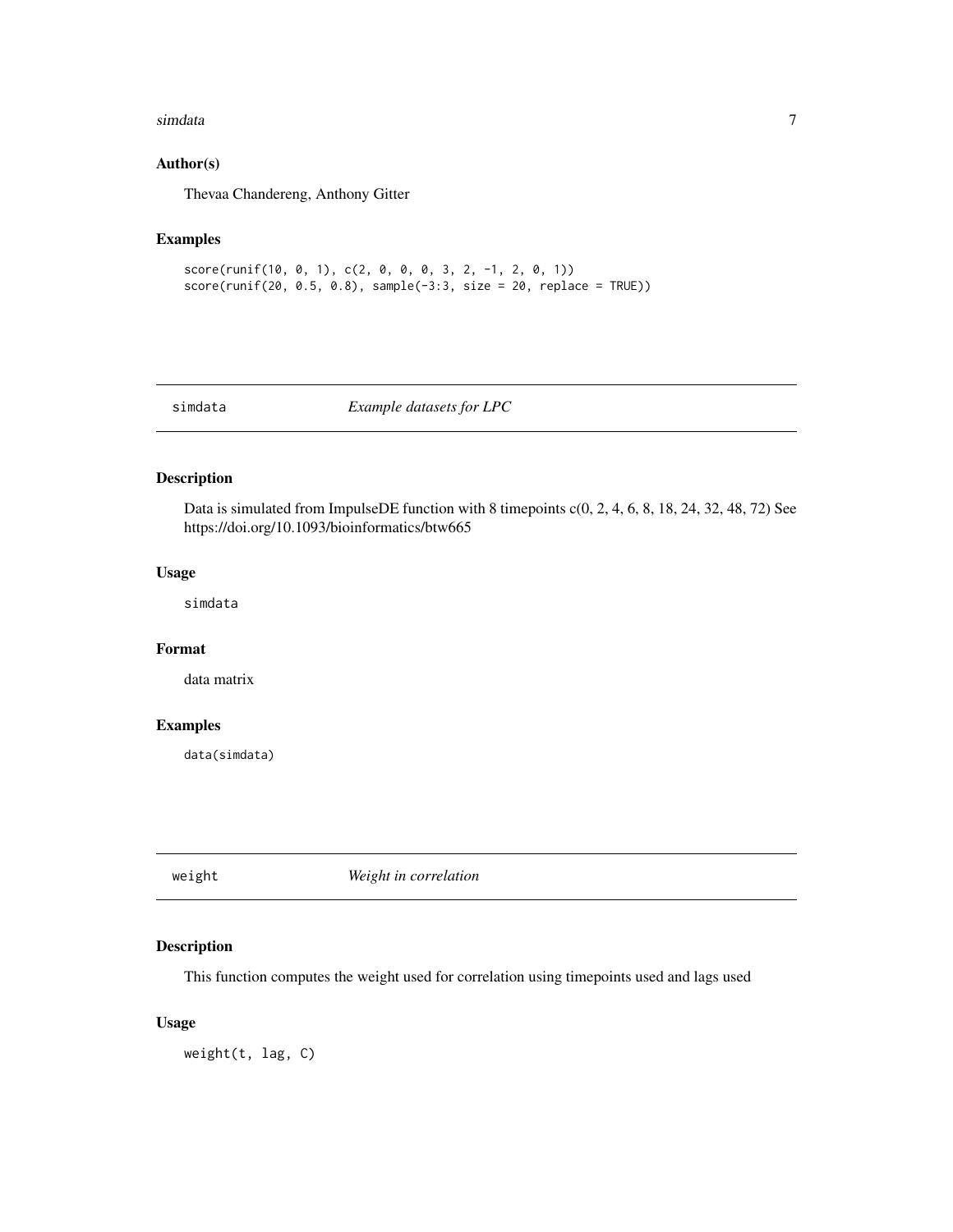<span id="page-7-0"></span>8 weight.lag

#### Arguments

|     | a vector of timepoints                                                                 |
|-----|----------------------------------------------------------------------------------------|
| lag | a integer value of the lag used                                                        |
|     | a numeric of the constant used in the penalty and weight inside the Gaussian<br>kernel |

#### Value

a list containing w0 and vector w used for computing weighted correlation

#### Author(s)

Thevaa Chandereng, Anthony Gitter

#### Examples

weight(t =  $c(0, 5, 10, 15, 20)$ , lag = 1, C = 20) weight(t =  $c(0, 2, 5, 10, 14, 19, 22)$ , lag =  $1, C = 100$ )

|--|

#### Description

This function matches vectors of two different lengths

#### Usage

weight.lag(x1, x2)

#### Arguments

| x1 | a vector |
|----|----------|
| x2 | a vector |

#### Value

a matrix with two rows with the shortest length of the vector as the number of columns

#### Author(s)

Thevaa Chandereng, Anthony Gitter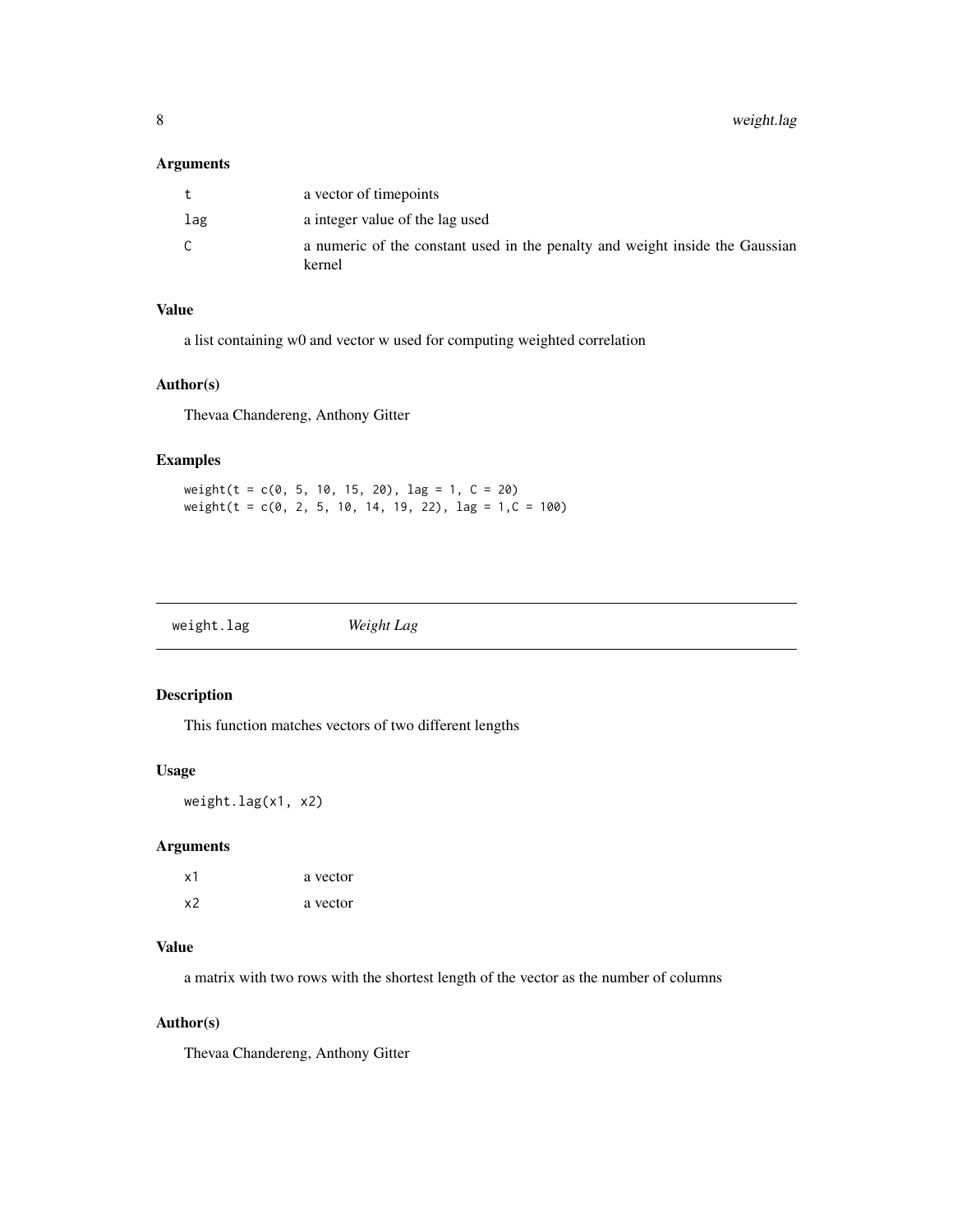#### <span id="page-8-0"></span>wt.corr 9

#### Examples

weight.lag(1:5, 2:9) weight.lag (seq(0, 10, 2), seq(4, 10, 2))

#### wt.corr *Weighted correlation*

#### Description

This function computes weighted Pearson correlation between two vectors with weights given. The output is between -1 and 1 with 1 being highly positively correlated, -1 being highly negatively correlated, and 0 being no correlation

#### Usage

wt.corr(x, y, w)

#### Arguments

| $\mathsf{x}$ | a vector                             |
|--------------|--------------------------------------|
| - V          | a vector with same length of x       |
| W            | a vector with same length of x and y |

#### Value

a numerical value of weighted Pearson correlation

#### Source

```
https://en.wikipedia.org/wiki/Pearson_correlation_coefficient#Weighted_correlation_
coefficient
```

```
wt.corr(c(1, 2, -9, 4, 5), c(2:6), c(0.5, 1, 2, 0.5, 2))
wt.corr(rnorm(5), rnorm(5), runif(5, 0, 1))
```